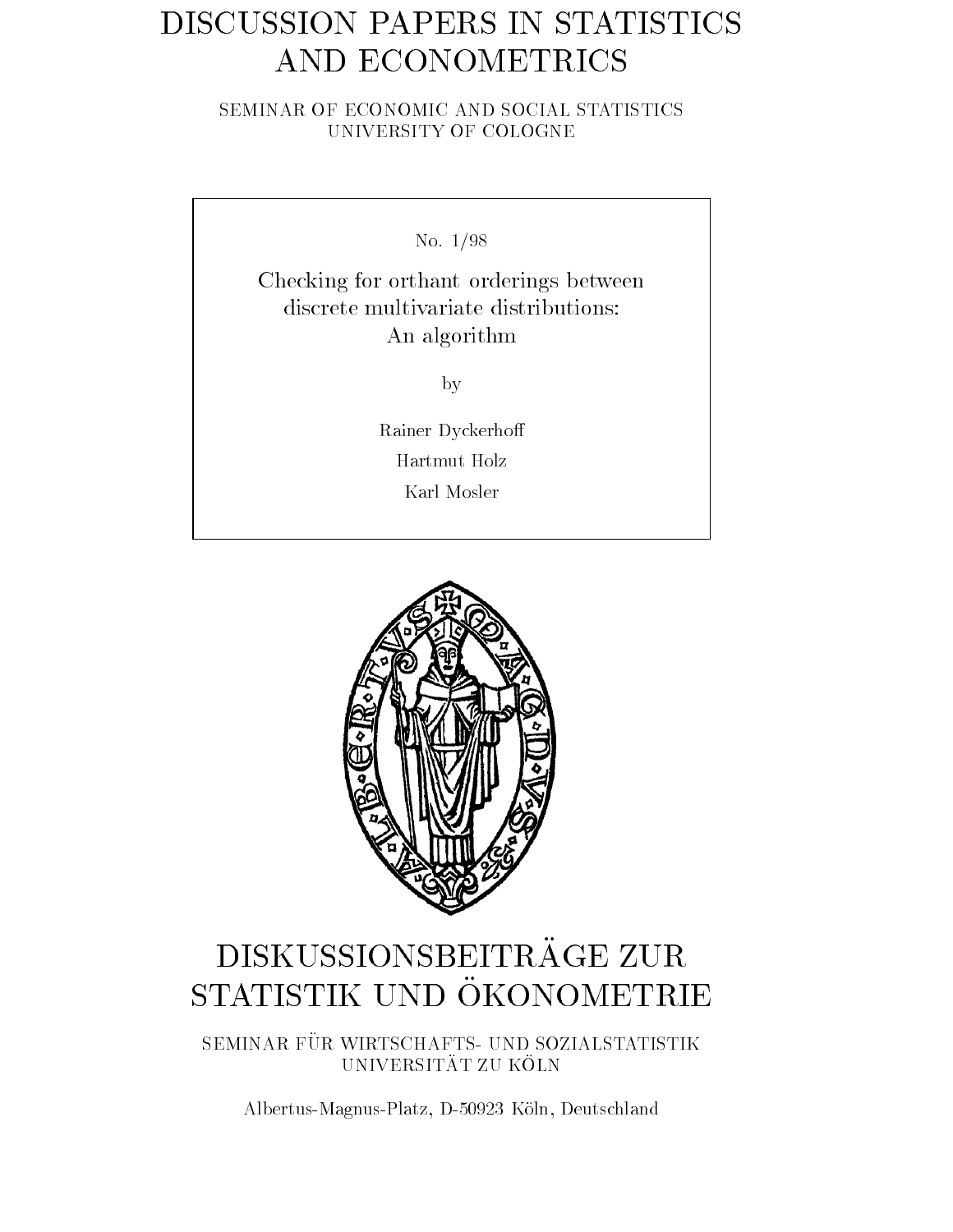# DISCUSSION PAPERS IN STATISTICS AND ECONOMETRICS

# SEMINAR OF ECONOMIC AND SOCIAL STATISTICS

No-de-American control of the control of the control of the control of the control of the control of the control of the control of the control of the control of the control of the control of the control of the control of t

Checking for orthant orderings between discrete multivariate distributions: An algorithm

by

Rainer Dyckerho Hartmut Holz-Karl Mosler

#### Abstract

We consider four orthant stochastic orderings between random vectors  $\bm{X}$  and  $\bm{Y}$  that have finitely discrete probability distributions in  $\mathbb{R}^n$ . For each of the orderings conditions have been developed that are necessary and sufficient for dominance of Y over X. We present an algorithm that checks these conditions in an efficient way by operating on a semilattice generated by the support of the two distributions. In particular, the algorithm can be used to compute multivariate Smirnov statistics

Keywords- Multivariate stochastic orders decision under risk comparison of em pirical distribution functions-

ams sub ject cancernation a annual primary certains, certain

<sup>-</sup>Seminar für Wirtschafts- und Sozialstatistik, Universität zu Koln, D-90925 Koln

<sup>-</sup>Institut fur Statistik und Quantitative Okonomik. Universitat der Dundeswehr Hamburg,  $D$ -22009 Hamburg

<sup>-</sup>Seminar fur Wirtschafts- und Sozialstatistik. Universitat zu Koln. D-90925 Koln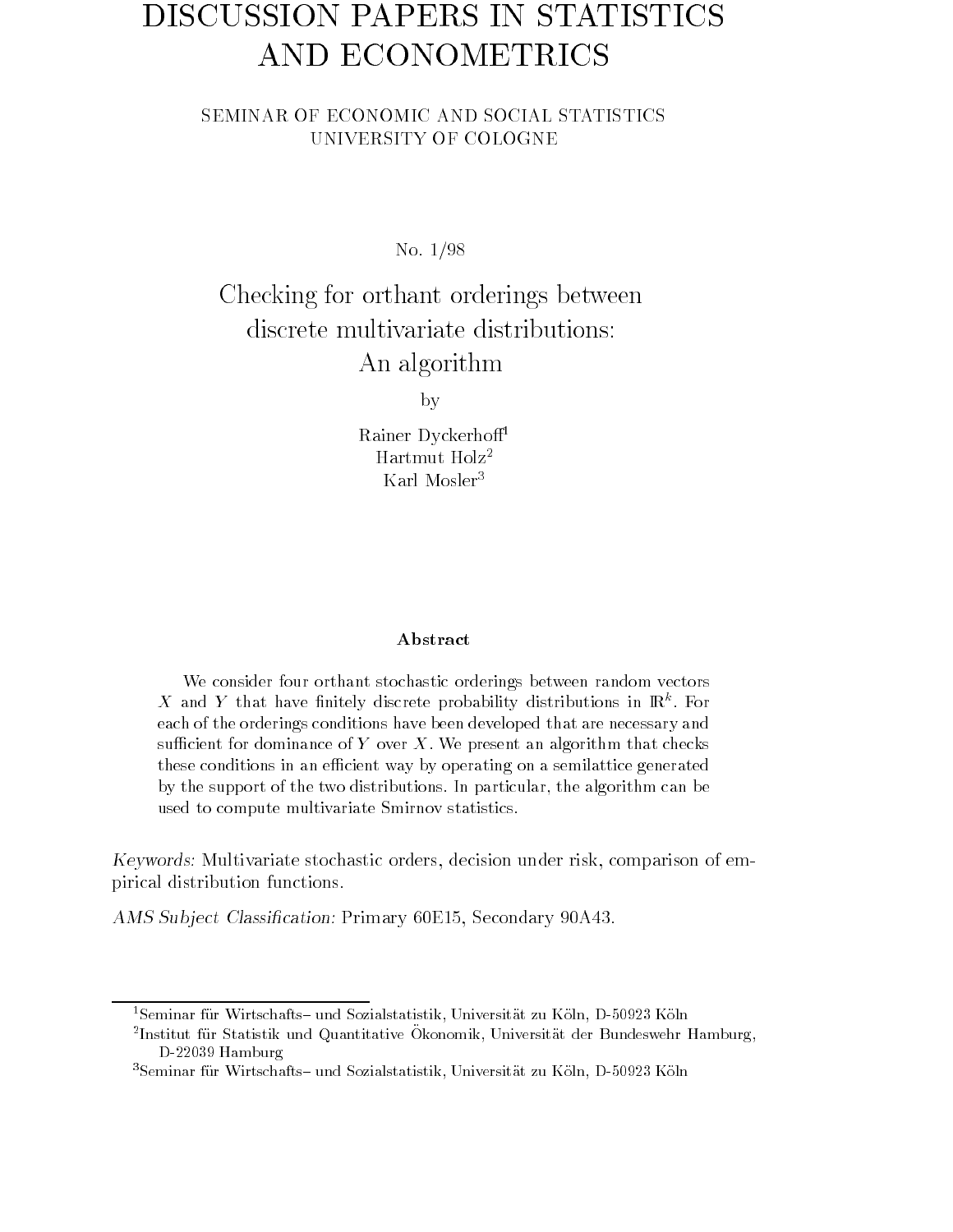## Description and purpose of the algorithm

For random vectors X, Y in  $\mathbb{R}^k$ , the four orthant orderings  $\preceq_{lo}$ ,  $\preceq_{uo}$ ,  $\preceq_{loc}$  and  $\preceq_{\text{uncx}}$  are defined in the following way:

$$
X \preceq_{lo} Y \iff P[X \leq a] \geq P[Y \leq a] \quad \text{for all } a \in \mathbb{R}^k,
$$
  
\n
$$
X \preceq_{uo} Y \iff P[X \geq a] \leq P[Y \geq a] \quad \text{for all } a \in \mathbb{R}^k,
$$
  
\n
$$
X \preceq_{locc} Y \iff \int_{1-\infty, a]} P[X \leq z] dz \geq \int_{1-\infty, a]} P[Y \leq z] dz \quad \text{for all } a \in \mathbb{R}^k,
$$
  
\n
$$
X \preceq_{uccx} Y \iff \int_{[a,\infty[} P[X \geq z] dz \leq \int_{[a,\infty[} P[Y \geq z] dz \quad \text{for all } a \in \mathbb{R}^k.
$$

The orders are called lower orthant order upper orthant order lower orthant concave order and upper orthant convex order respectively-

We provide an algorithm to check whether one of these four stochastic orderings holds when <sup>X</sup> and <sup>Y</sup> have nitely discrete probability distributions-

This algorithm can also be used to compute four multivariate Smirnov statistics-Let

$$
D_1^+(X, Y) = \max_{x \in \mathbb{R}^k} (F(x) - G(x)), \tag{1}
$$

$$
D_1^-(X, Y) = \min_{x \in \mathbb{R}^k} (F(x) - G(x)), \tag{2}
$$

$$
D_2^+(X,Y) = \max_{x \in \mathbb{R}^k} (\overline{G}(x) - \overline{F}(x)), \tag{3}
$$

$$
D_2^-(X,Y) = \min_{x \in \mathbb{R}^k} (\overline{G}(x) - \overline{F}(x)), \tag{4}
$$

where

$$
F(x) = P[X \le x], \quad \overline{F}(x) = P[X \ge x], \quad G(x) = P[Y \le x], \quad \overline{G}(x) = P[Y \ge x].
$$

When  $k = 1$ , both  $\preceq_{l_o}$  and  $\preceq_{u_o}$  become the usual stochastic order (= first degree stochastic dominance), while  $\preceq_{loc}$  and  $\preceq_{loc}$  become the univariate concave convex degree stochastic dominance-dominance-dominance-dominance-dominanceour problem reduces to checking two finite discrete distributions for first and second degree stochastic dominance-dominance-dominance-dominance-dominance-dominal approaches has a been proposed in the literature to solve this problem when <sup>k</sup> - See Porter et al-Markowitz in the same of the same of the same of the same of the same of the same of the same of the same o  $\lambda$  and  $\lambda$  and  $\lambda$  -  $\lambda$  -  $\lambda$  -  $\lambda$  -  $\lambda$  -  $\lambda$  -  $\lambda$  -  $\lambda$  -  $\lambda$  -  $\lambda$  -  $\lambda$  -  $\lambda$  -  $\lambda$  -  $\lambda$  -  $\lambda$  -  $\lambda$  -  $\lambda$  -  $\lambda$  -  $\lambda$  -  $\lambda$  -  $\lambda$  -  $\lambda$  -  $\lambda$  -  $\lambda$  -  $\lambda$  -  $\lambda$  -  $\lambda$  -  $\lambda$  -  $\lambda$  -

For general  $k \geq 1$ , Dyckerhoff and Mosler (1997) present the background, the ory and applications of the four orthant stochastic orderings and the theoretical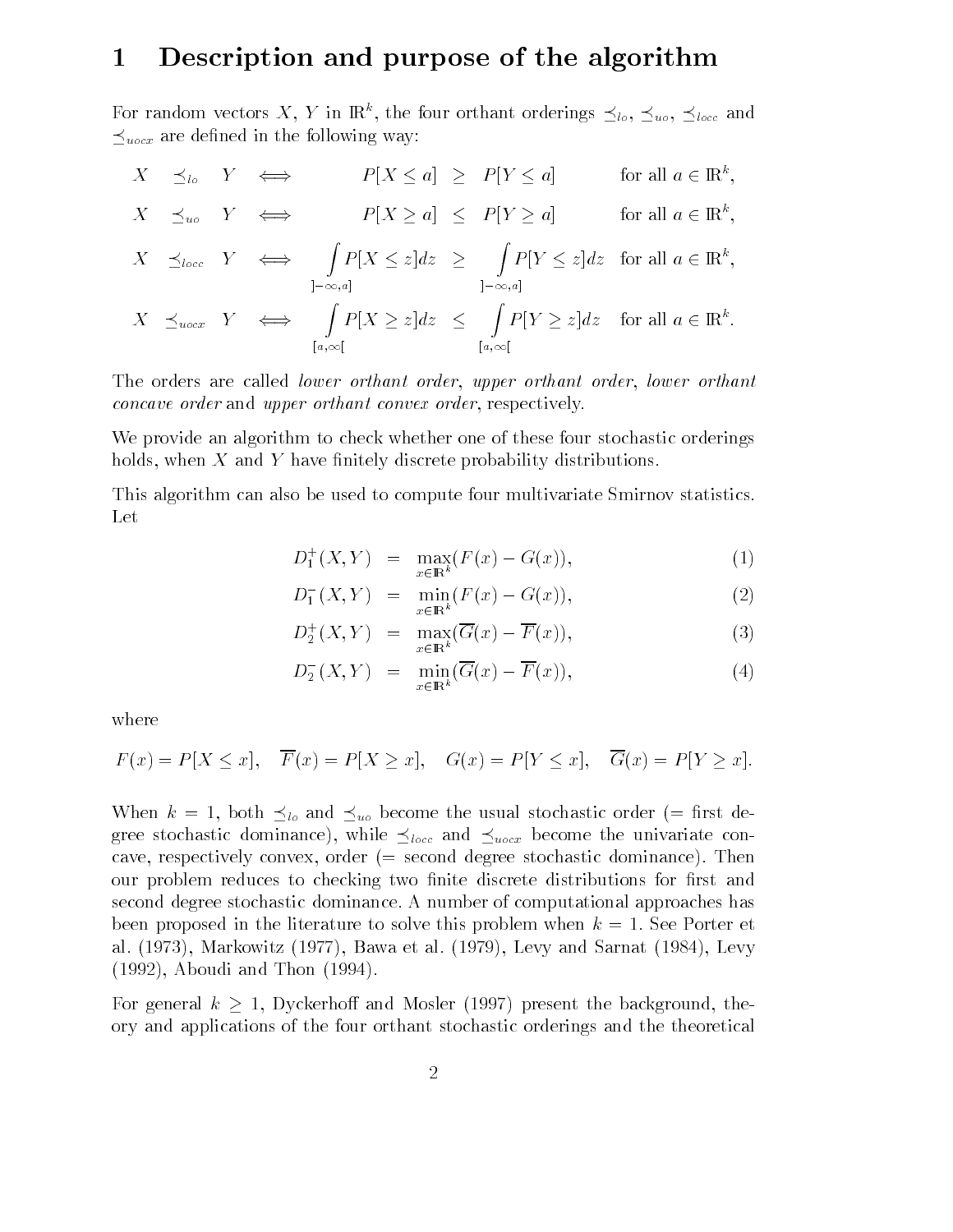in the present algorithm-present algorithm-compared to the support of the joint support of the distribution of tributions of  $\mathcal{S}$  and  $\mathcal{S}$  and  $\mathcal{S}$  and  $\mathcal{S}$  and  $\mathcal{S}$  are contributions of  $\mathcal{S}$  . And  $\mathcal{S}$ by S. For each  $s \in S$  let  $\delta_s = P|X = s| - P|Y = s|$ . We introduce  $\Delta^{\omega}$  by

$$
\Delta^{lo}(z) = \sum_{s \in S, s \le z} \delta_s , \quad z \in \mathbb{R}^k.
$$
 (5)

For a nonempty  $I \subset \{1, 2, \ldots, k\}$  and  $x \in \mathbb{R}^k$ , let  $x_I = (x_i)_{i \in I} \in \mathbb{R}^I$ . Further, let  $\Lambda_I$  and  $Y_I$  be the marginals with respect to I, and  $S_I$  their joint support.  $\Delta_I^\perp$  is defined as follows:

$$
\Delta_I^{loc}(z) = \sum_{s \in S, s_I \le z} \delta_s \cdot \prod_{i \in I} (z_i - s_i) , \quad z \in \mathbb{R}^I.
$$
 (6)

Dyckerhoff and Mosler  $(1997)$  prove the following results.

ILLJUIL I.  $X \preceq_{lo} Y$  if and only if

$$
\Delta^{lo}(z) \ge 0 \quad \text{for all } z \in J(S). \tag{7}
$$

**Result 2.**  $X \preceq_{loc} Y$  if and only if

$$
\Delta_I^{\text{loc}}(z) \ge 0 \quad \text{for all } z \in J(S_I) \text{ and all nonempty subsets } I \text{ of } \{1, \ldots, k\}. \tag{8}
$$

**Result 3.**  $X \preceq_{lo} Y \Rightarrow X \preceq_{locc} Y \Rightarrow$ 

$$
E[X] \le E[Y].\tag{9}
$$

Result

$$
X \leq_{uo} Y \iff -Y \leq_{lo} -X,
$$
  

$$
X \leq_{uocx} Y \iff -Y \leq_{loc} -X.
$$

The main subroutine in our algorithm is the procedure  $\mathbb{R}^n$  . This the procedure  $\mathbb{R}^n$ procedure proceeds as follows

- $S_{\rm tot}$  represents the form point  $S_{\rm tot}$  and  $S_{\rm tot}$  in the two distributions. tions w.r.t. I is constructed. Further, the  $\delta_s$ ,  $s \in S_I$ , are computed.
- $\mathbf{S}$   $\mathbf{S}$   $\mathbf{S}$  is put into identical order.
- $S$ tep  $\sigma$  in a recursive way, an joins  $z$  or at most k points or  $\sigma$  which are not comparable in the usual componentwise ordering of  $\mathbb{R}^k$  are determined. This generates all points of the joint contractice A (AI) . The source of bosines of is generated one of the following steps is done-
	- **Step 3a** If the algorithm was called to check for  $\preceq_{lo}$ , inequality (7) is checked- on the checked-stopped-stopped-stopped-stopped-stopped-stopped-stopped-
	- **Step 3b** If the algorithm was called to check for  $\preceq_{loc}$ , inequality (8) is checked- on the checked-stopped-stopped-stopped-stopped-stopped-stopped-stopped-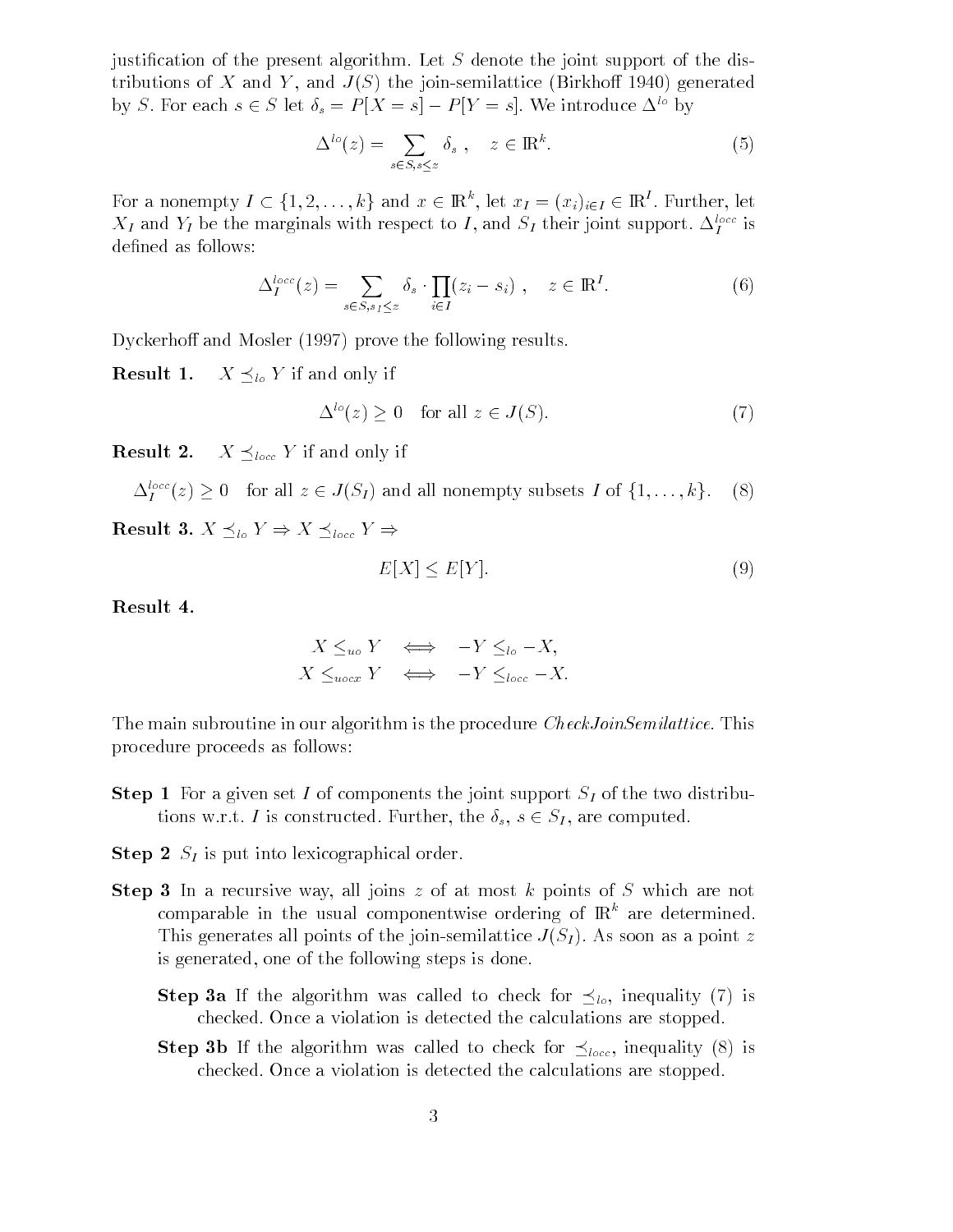Step oc If the algorithm was called to compute the Smirnov statistics  $D_1^+(X, Y)$  and  $D_1^-(X, Y)$  the maximum and minimum of  $\Delta^{\infty}(z)$  over all  $z$  in the join-semilattice is computed.

To decide whether the lower orthant order holds between <sup>X</sup> and <sup>Y</sup> our algo rithm process as follows First Conditions are necessary conditions for the necessary conditions of holds- If not the algorithm stops- If the inequality holds the procedure *CheckJoinSemilattice* is called with  $I = \{1, ..., k\}$ .

To compute the Smirnov statistics  $D_1^+(X,Y)$  and  $D_1^-(X,Y)$  CheckJoinSemilattice is again called with  $I = \{1, ..., k\}$ . Since  $\Delta^{lo}(z) = F(z) - G(z)$ , this procedure yields the desired result-

To check for the lower orthant concave order between <sup>X</sup> and <sup>Y</sup> more extensive calculations have to be performed-to and interest the interest the inequality (0) which is is a necessary condition for the lower orthant concave order too- Then the pro cedure *CheckAllMargins* is called. It constructs all subsets I of  $\{1,\ldots,k\}$ . This is again done by a recursive procedure- Whenever such a subset is constructed  $CheckJoinSemilattice$  is called with the  $I$  that was just constructed.

Upper orthant order and upper orthant convex order between  $X$  and  $Y$  are checked using Result i-e- by applying the previous procedures to the transformed ran dom Vectors  $-Y$  and  $-X$ . The same holds for the Smirnov statistics  $D_2^+(X,Y)$ and  $D_2(\Lambda,Y)$ . The transformation of the random vectors is done in Step 1 of -CheckJoinSemilattice-

The algorithm has been used (Holz and Mosler 1994) to determine a nondominated (with respect to one of the orderings) set of distributions from a given finite set of distributions-decisions-decisions-decisions-decision making  $\mathbf{M}$ under risk- The algorithm has also been employed to construct statistical tests on  $F \succeq_{l_o} G$  and  $F \succeq_{u_o} G$  which are based on resampling.

#### $\overline{2}$ Structure

### Language

 $ISO-Pascal (Level 0)$ 

## Procedures

PROCEDURE CheckForOrthantOrdering-PX PY PDistribution Dim Integer VAR Info: TInfo; VAR IFault: Integer);

## Global constant

 $MaxDim$  is the maximum dimension.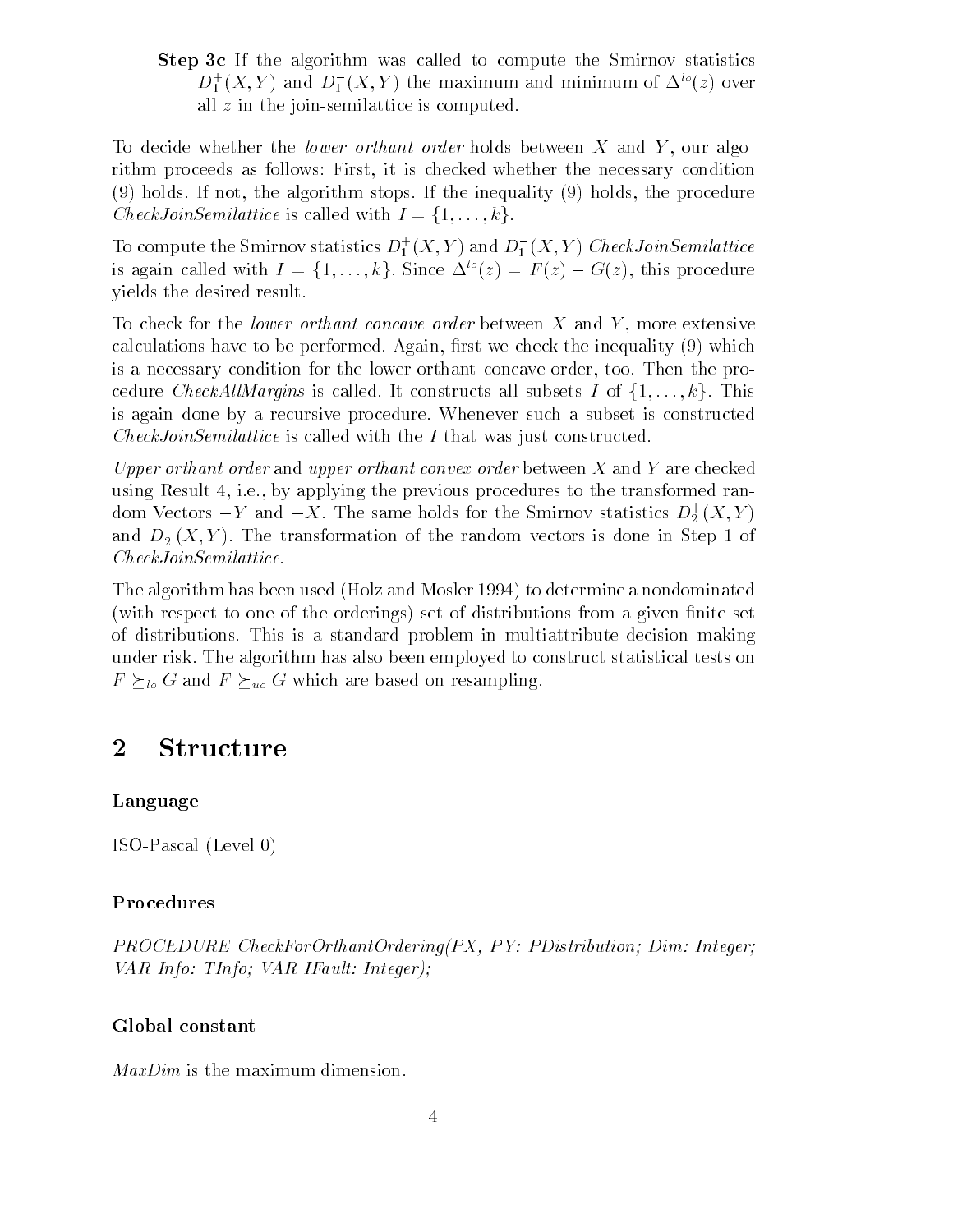### Global types

- $TPoint$ TPO International procession of the contract of the contract of the contract of the contract of the contract of the contract of the contract of the contract of the contract of the contract of the contract of the contract o PDistribution  $=$  $\hat{Y}TDistribution$ : TDistribution RECORD  $=$  $Point: TPoint:$  $Prob : Real;$  $Link: PDistribution;$ END
- Remark Distributions are represented by simply linked lists of records of the type TDistribution- Every such record contains a point of the support its probability and a point-the-next support point-the-next support point-the-next support point-the-next support p point the value of the value of the value of the value of the Link of the Link of the Link of the Value of the variable of the type *PDistribution* which points at the first support point of the distribution-
- $TC\!$  $(lo, locc, uo, uocx, Smirnov1, Smirnov2);$  $=$
- $TInfo = RECORD$ CASE Check: TCheck OF louoloccuocx - Dominance Boolean Index Smirnov Smirnov
- DeltaMin DeltaMax Real END
- remark in the thigh foodid is doed as an imput butput parameter fine tag initial *Check* specifies which check shall be done or which statistics shall be computed as a serves and interpreted parameters as an input parameter of the algorithmvalue of the tag field the algorithm returns the result in the following way.

if check is local is the dominance if the station is the station of the station is the station of the station the respective or the respective order or any this case  $\sim$ 

 $Index = 1$  if X dominates Y,  $Index = -1$  if Y dominates X,  $Index = 0$  if X and Y are equivalent.

If neither <sup>X</sup> dominates <sup>Y</sup> nor vice versa then Dominance is false and Index is undefined.

If Check is Smirnovi, then DeltaMax is the value of  $D_1^+(F,G)$  and DeltaMin is the value of  $D_1^+(r, G)$ .

If Check is Smirnov2, then DeltaMax is the value of  $D_2^+(F,G)$  and DeltaMin is the value of  $D_2^-(\Gamma,\mathsf{G}).$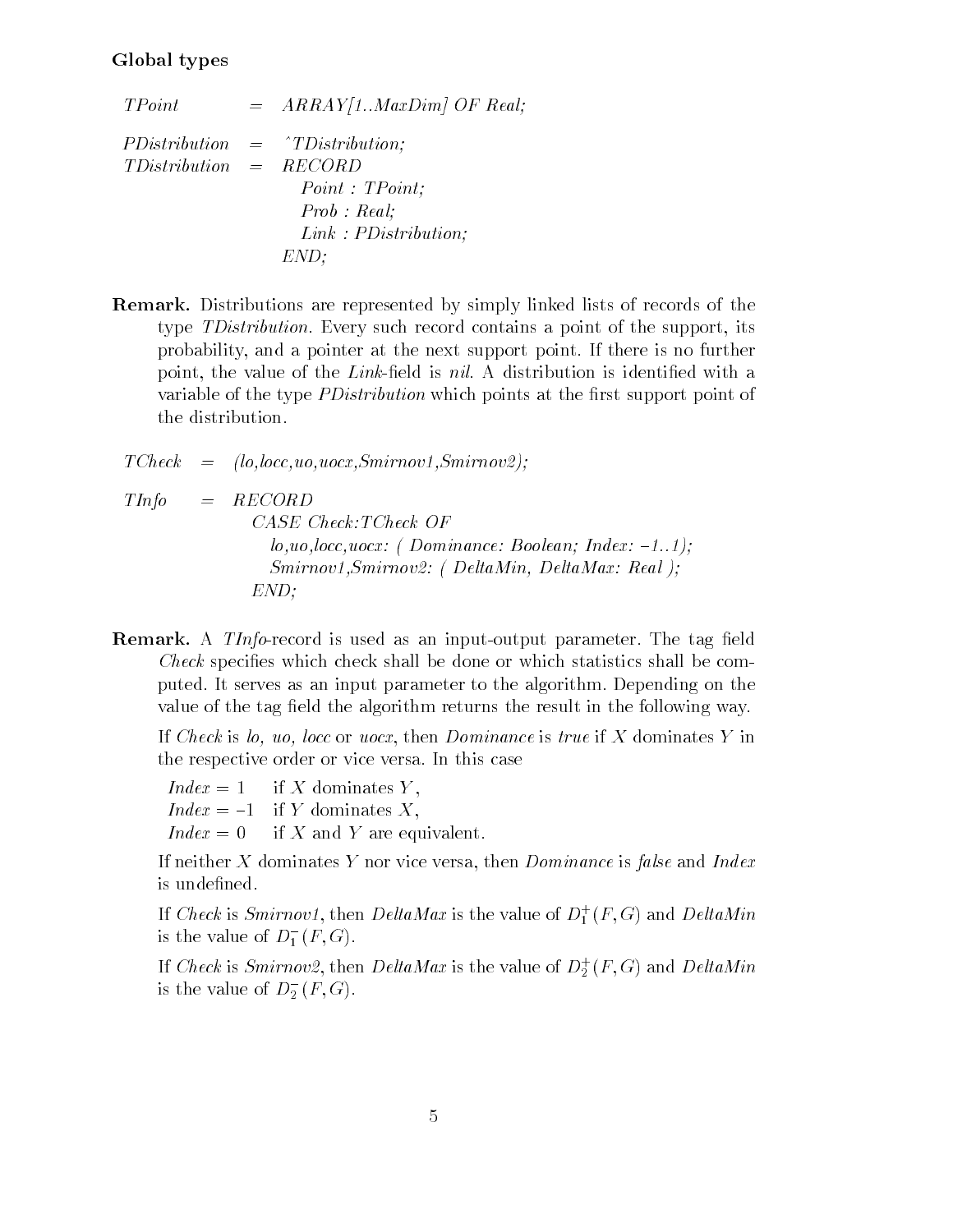#### Formal parameters

| PX          | PDistribution         | value: the distribution of $X$                         |
|-------------|-----------------------|--------------------------------------------------------|
| PY          | PDistribution         | value: the distribution of $Y$                         |
| Dim         | Integer               | value: the dimension $k$                               |
| <i>Info</i> | TInfo                 | input/output: the tag field <i>Check</i> specifies the |
|             |                       | operation to be made, the result                       |
|             |                       | is returned in the variant part of                     |
|             |                       | the record, see above                                  |
|             | <i>IFault</i> Integer | output: the error indicator                            |
|             |                       |                                                        |

### Local constants

 $MaxSupport$  is the maximum size of the joint support of  $PX$  and  $PY$ .

Eps is the precision- Numbers whose absolute values are smaller than or equal to Eps will be treated as  $\sim$  that the treated as  $\sim$  that the treated small rounding errors do not lead to an erroneous violation of or - Thus Eps should be set to at least the accuracy of the data.

### Failure indications

| $\textit{IFault} = 0$ no error occurred.                                                     |
|----------------------------------------------------------------------------------------------|
| <i>IFault</i> = 1 the constraint $1 \leq Dim \leq MaxDim$ is not satisfied.                  |
| <i>IFault</i> $= 2$ the joint support of <i>PX</i> and <i>PY</i> exceeds <i>MaxSupport</i> . |
| <i>IFault</i> = 3 <i>PX</i> or <i>PY</i> is not a probability distribution.                  |

#### $\bf{3}$ Accuracy and time

The accuracy of the results depends on the compiler-set in all constants are set in all constants are set in a declaration part and can be adapted to the machine and the machine and the compiler usedin calculating the Smirnov statistics only additions are involved the accuracy of the Smirnov statistics is the same as the accuracy of the data-

Because the algorithm is very efficient it has been used in statistical resampling procedures and in building nondominated sets of distributions-

The Constant stronger through the given distance the constant problem of the stronger of the stronger of the s ability distributions with n points in the joint support. In the case of  $\preceq_{lo}$  and  $\preceq_{uo}$ to prove (7), at most  $\sum_{i=1}^{k} {n \choose i}$  points have to be checked. This stems from the fact that every point in the joint continues of a join the join of at most k points in Sprove recover all matters concave or upper order or upper order or upper order or upper order  $A$  and  $A$ distributions are examined. Thus in the worst case  $\sum_{i=1}^{k} \sum_{j=1}^{i} {k \choose i} {n \choose j}$  points are constructed and checked.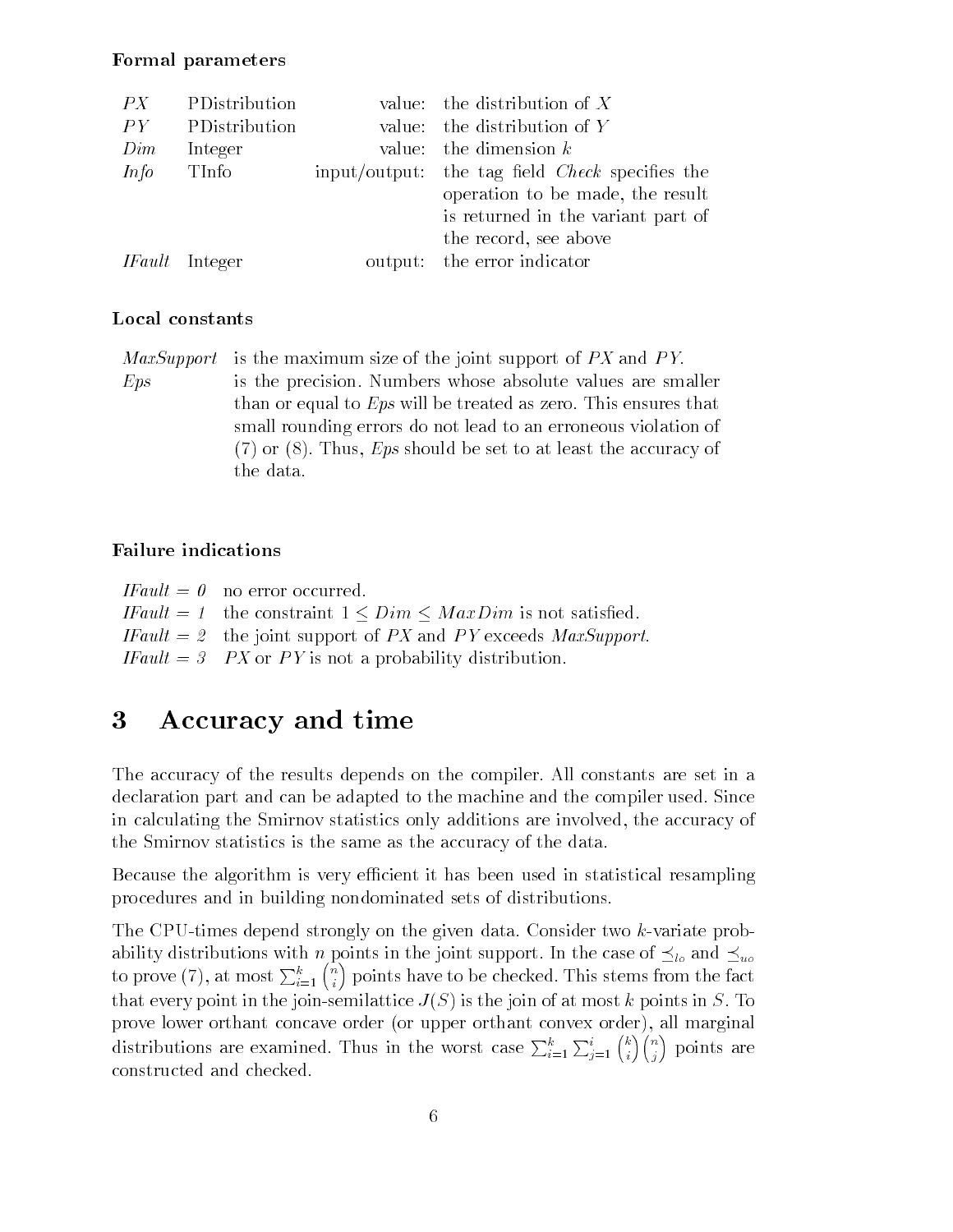In practical applications the parameters should stay within certain limits- For <sup>k</sup> anumber of  points in the joint support seems to be feasible whereas for  $k = 5$  the number of points in the joint support should not exceed 100.

It should be emphasized that the above bounds are no equalities- In general the join-semilattice has cardinality much smaller than  $\sum_{i=1}^{k} \binom{n}{i}$ . Apart from n and k, the size of the semilattice depends strongly on how the points of S are dispersed in if the algorithm is the algorithm it stops for the order of the orders of the orders of the orders of the order as soon as (7) or (8) is violated at some  $z \in J(S)$ . This reduces the computation time when the distributions are not ordered and no Smirnov statistic is calculated-

Table summarizes some computation times- Two samples of size n
were drawn from a koring the second distribution distribution  $\bigcap_{i=1}^n \mathbb{P}^1$  for  $\bigcap_{i=1}^n \mathbb{P}^1$   $\bigcap_{i=1}^n \mathbb{P}^1$  ,  $\bigcap_{i=1}^n \mathbb{P}^1$  ,  $\bigcap_{i=1}^n \mathbb{P}^1$ and covariances  $\sigma_{ij} = \rho^{i+j}, i, j = 1, \ldots, k$ . Then the one-sided Smirnov statis- $\{x\}$  and  $\{x\}$  were computed to the contraction  $\{y\}$  and  $\{x\}$  and  $\{x\}$  and  $\{y\}$ out ten times- the times-times the time in second computations in seconds on average in a ou MHz Pentium™.

|               |                  | $\boldsymbol{k}$ |       |         |                |        |         |       |
|---------------|------------------|------------------|-------|---------|----------------|--------|---------|-------|
| $\mathcal{O}$ | $\boldsymbol{n}$ | $\overline{2}$   | 3     | 4       | $\overline{5}$ | 6      | ↣       | 8     |
|               | 20               | 0.00             | 0.03  | 0.20    | 0.93           | 2.68   | 9.24    | 22.63 |
| 0.6           | 40               | 0.02             | 0.36  | 4.90    | 55.32          |        |         |       |
|               | 100              | 0.23             | 13.88 | 482.70  |                |        |         |       |
|               | 20               | 0.01             | 0.07  | 0.42    | 1.94           | 6.08   | 16.94   | 36.57 |
| 0.0           | 40               | 0.04             | 0.91  | 12.33   | 123.91         | 821.99 | 5336.62 |       |
|               | 100              | 0.53             | 34.38 | 1167.45 |                |        |         |       |
|               | 20               | 0.01             | 0.09  | 0.53    | 2.31           | 7.01   | 18.43   | 37.82 |
| $-0.6$        | 40               | 0.07             | 1.38  | 16.66   | 150.94         |        |         |       |
|               | $100\,$          | 0.93             | 51.27 | 1571.41 |                |        |         |       |

**Table 1.** Computation times in seconds of the algorithm.

As can be seen from Table 1 the computation times depend not only on n and k. The greater the correlation of the distributions as measured by the faster is the algorithm-

#### Additional comments  $\overline{4}$

Although the algorithm works for every  $k \geq 1$ , for  $k = 1$  a special approach is advisable-to-section and case we have supported the support S is significantly the support S is supported to th imearly ordered. Thus, the differences  $\Delta^{\cdots}$  and  $\Delta^{\cdots}_I$  can be easily calculated in a recursive way, which is simpler and more economic than the above algorithment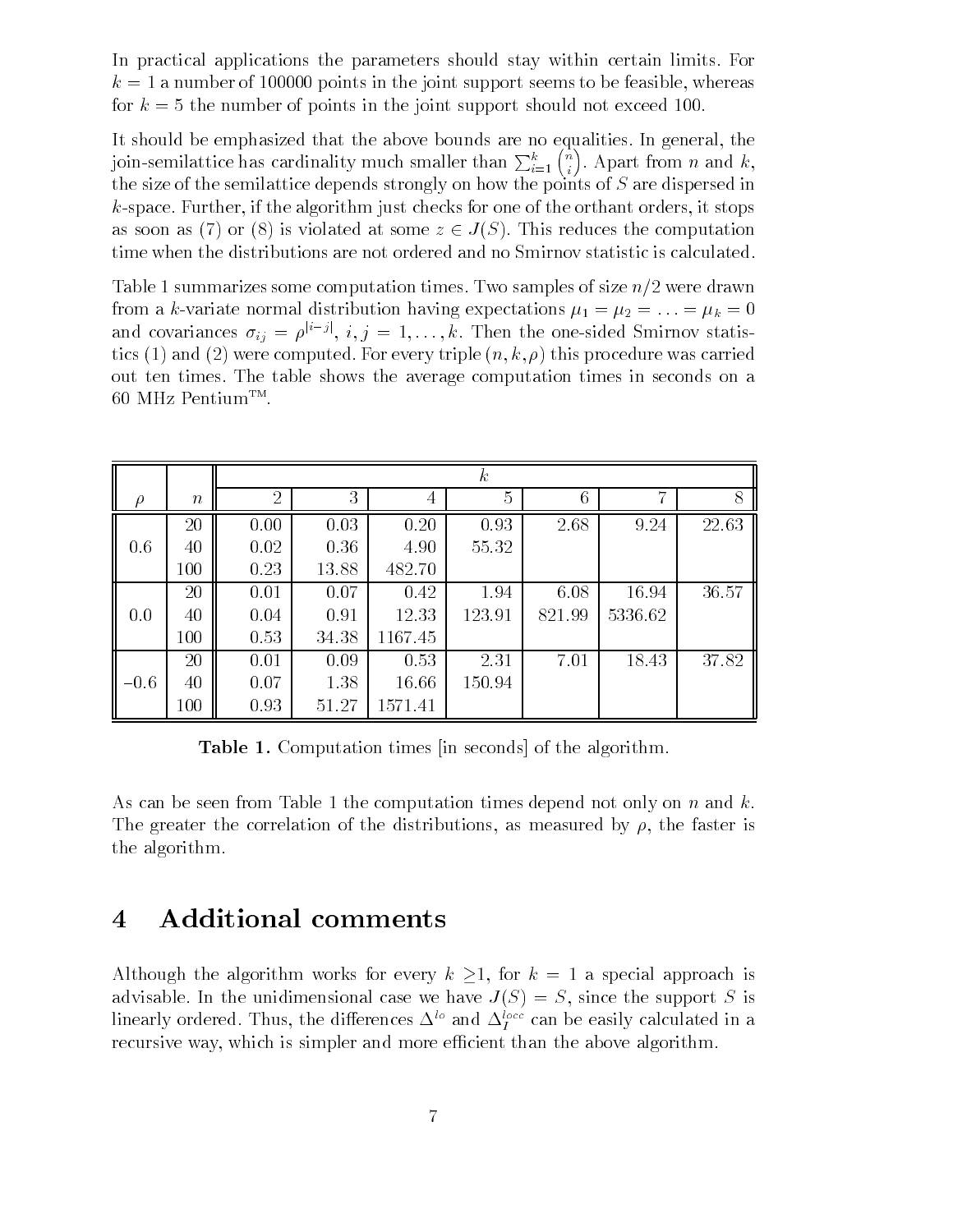The algorithm as presented here is capable of checking for four different orders and of computing four dimensions statistics in some or the statistics only in some of these  $\sim$ issues its structure can be simplied in an obvious way-

However it should be noted that these modications will only simplify the struc  $\mathbf{M}$  . They will not reduction of  $\mathbf{M}$  and  $\mathbf{M}$  are duction times computation times computation of computation times computation of  $\mathbf{M}$ to our algorithm.

# Availability

The algorithm is available by request from the authors or can be downloaded from our website http://www.anii http://wini.an.com/wini/wini/wini/wini/wini

## References

- aboudient algorithms for stocking and those completeness for stochastic dominance of the stochastic stochastic tests saced on nimitive market data-tractation development services and over old
- $\blacksquare$  . The determines of the determines of the determines of the determines of the determines of the determines of the determines of the determines of the determines of the determines of the determines of the determines stochastic dominance wannoned sets. Hawkagement Science 201 000 022.
- Birkhoff- G  Lattice Theory- Providence RI American Mathematical Society-
- Dyckerhoff- R- and Mosler- K Orthant orderings of discrete random vectors, a salvator of Memerical Planning and Inference  $\bullet$  , the second
- Holz- H- and Mosler- K An interactive decision procedure with mul tiple attributes under risk- Annals of Operations Research -
- Levy- H Stochastic dominance and expected utility survey and analysismanagement sevenge www.goo ooo.
- Levy- H- and Sarnat- M Portfolio and Investment Selection Theory and Practice - Properties - Present Practice - Present
- m and algorithm for algorithm for  $\mathcal{A}$  , and  $\mathcal{A}$  are algorithm for  $\mathcal{A}$  , and  $\mathcal{A}$  are algorithm for  $\mathcal{A}$ Financial Decision Making under Uncertainty eds- H- Levy and M- Sarnat pp- - New York Academic Press-
- Porter- R- Wart- I- and Ferguson- D Ecient algorithms for con ducting stochastic dominance tests on large numbers of portfolios- Journal of I would concern and the analysis of the state and  $\alpha$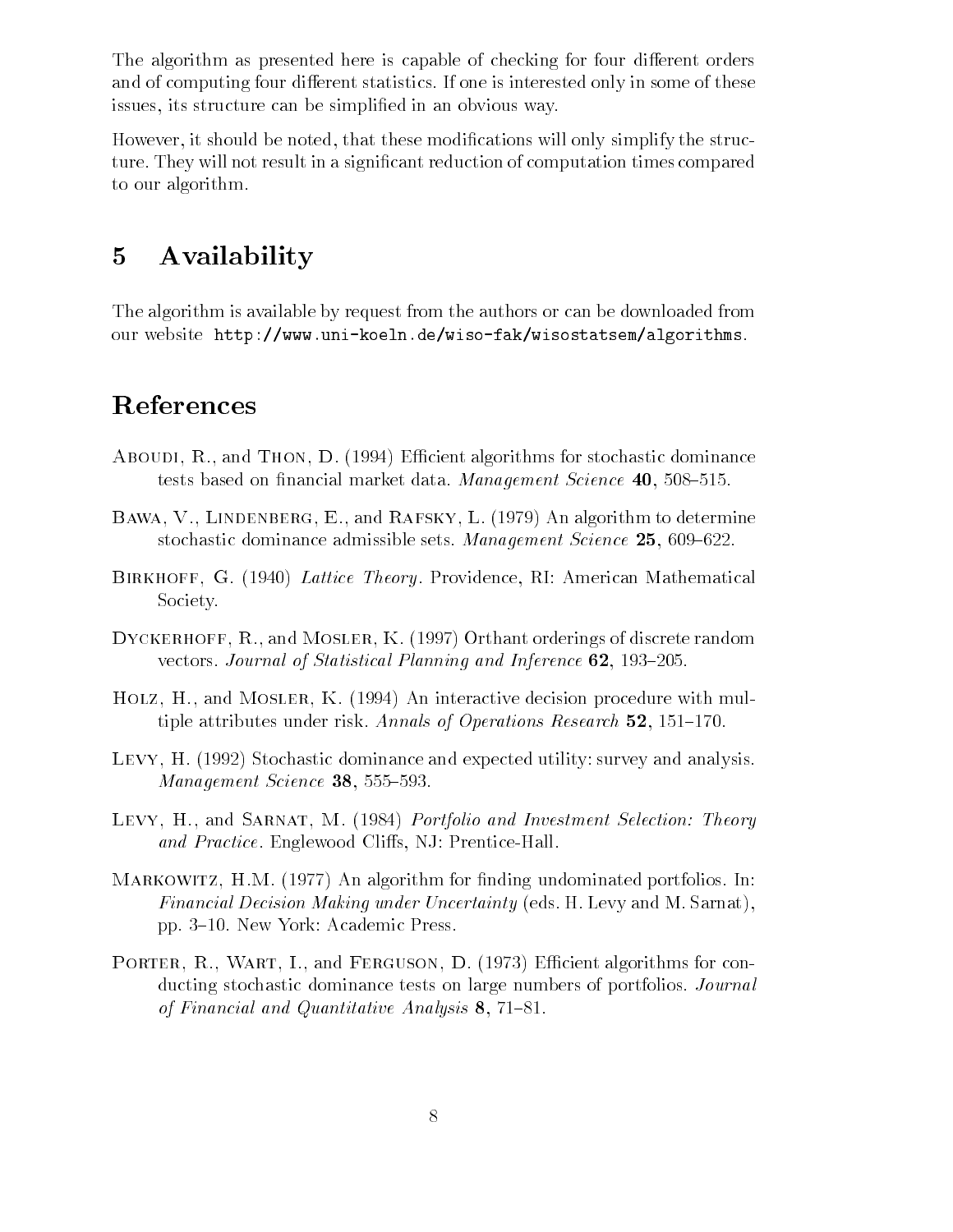# Seminar of Economic and Social Statistics University of Cologne

Discussion Papers in Statistics and Econometrics

| No.   | Author<br>Trede, M.                       | Title<br>Statistical Inference in Mobility Measurement: Sex Diffe-<br>rences in Earnings Mobility                                         |  |
|-------|-------------------------------------------|-------------------------------------------------------------------------------------------------------------------------------------------|--|
|       | Bomsdorf, E.                              | Allgemeine Sterbetafel 1986/88 für die Bundesrepublik<br>Deutschland und Allgemeine Sterbetafel 1986/87 für die<br>$DDR - ein Vergleich$  |  |
|       | Heer, $B$ .; Trede, M.;<br>Wahrenburg, M. | The Effect of Option Trading at the DTB on the Underlying<br>Stocks' Return Variance                                                      |  |
|       | Schmid, F.; Trede, M.                     | Testing for First Order Stochastic Dominance: A New Dis-<br>tribution Free Test                                                           |  |
| 1/95  | Trede, M.M.                               | The Age-Profile of Earnings Mobility: Statistical Inference<br>of Conditional Kernel Density Estimates                                    |  |
| 2/95  | Stich, A.                                 | Die axiomatische Herleitung einer Klasse von dynamischen<br>Ungleichheitsmaßen                                                            |  |
| 3/95  | Bomsdorf, E.                              | Ein alternatives Modell zur Reform des Einkommensteuer-<br>tarifs                                                                         |  |
| 4/95  | Schmid, F.; Trede, M.                     | Testing for First Order Stochastic Dominance in Either<br>Direction                                                                       |  |
| 5/95  | Brachmann, K.                             | Nichtparametrische Analyse parametrischer Wachstums-<br>funktionen — Eine Anwendung auf das Wachstum des glo-<br>balen Netzwerks Internet |  |
| 6/95  | Brachmann, K.;<br>Stich, A.; Trede, M.    | Evaluating Parametric Income Distribution Models                                                                                          |  |
| 7/95  | Koshevoy, G.A.;<br>Mosler, K.             | Multivariate Gini indices                                                                                                                 |  |
| 8/95  | Brachmann, K.                             | Choosing the optimal bandwidth in case of correlated data                                                                                 |  |
| 9/95  | Heer, $B$ .; Trede, $M$ .                 | Taxation of Labor and Capital Income in an OLG Model<br>with Home Production and Endogenous Fertility                                     |  |
| 10/95 | Stich, A.                                 | Insurance and Concentration: The Change of Concentration<br>in the Swedish and Finnish Insurance Market 1989 - 1993                       |  |
| 1/96  | Barth, W.;<br>Bomsdorf, E.                | Besteht Long-Memory in Devisenkursen? - Eine<br>semiparametrische Analyse                                                                 |  |
| 2/96  | Schmid, F.; Trede, M.                     | Nonparametric Inference for Second Order Stochastic<br>Dominance                                                                          |  |
| 3/96  | Schmid, F.; Trede, M.                     | A Kolmogorov-Type Test for Second Order Stochastic<br>Dominance                                                                           |  |